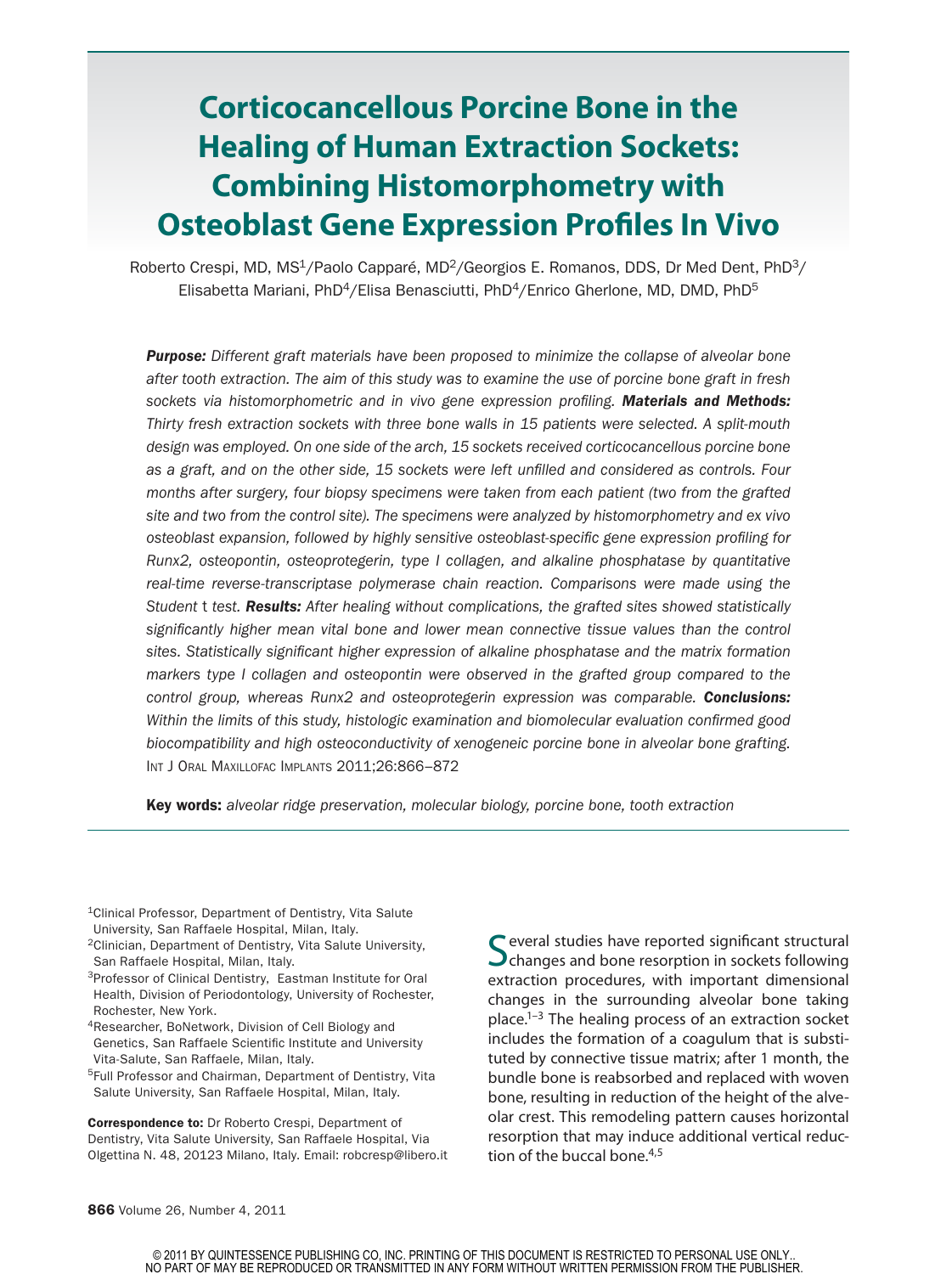To preserve alveolar bone, several biomaterials have been used immediately following tooth extraction to maintain alveolar bone volume. $6-11$  Because of their excellent biocompatibility and bioactivity, hydroxyapatite (HA) ceramics are widely used in bone grafting and dental devices as bone substitutes, $12-14$  since HA ceramics have the ability to induce mesenchymal cells to differentiate into osteoblasts, giving HA potential as a scaffolding material for bone tissue engineering.<sup>15,16</sup> Furthermore, a new xenogeneic bone substitute that consists of corticocancellous porcine bone (PB) in the form of particles with a high porosity and a diameter ranging from 600 to 1,000 µm has been used successfully in maxillary sinus augmentation.<sup>17</sup> Histologic and ultrastructural analysis showed that residual graft particles were surrounded by newly formed bone; under transmission electron microscopy, all phases of bone formation were observed in proximity with the corticocancellous PB particles.18

In vitro studies have investigated the markers of differentiation of mesenchymal progenitor cells exposed to different biomaterials as bone substitutes.<sup>19-22</sup> The in vitro data have prompted an in vivo investigation of osteoblast differentiation and activity in bone grafting. In particular, analysis of in vivo gene expression could provide valuable information not only about the boneforming capacity of bone substitutes, but also regarding the osteoblastic potential of regulating osteoclast differentiation and activity, providing a more comprehensive assessment of the functional status of regenerated bone. To date, clinical and histomorphometric parameters have served as the standard parameters to define grafting success, but whether appropriate boneforming activity can be assessed in osteoblasts from the newly formed bone is unknown.

The aim of this study was to analyze the use of PB grafts in fresh sockets after tooth extraction via histomorphometric analysis and in vivo gene expression profiling.

# MATERIALS AND METHODS

#### Patient Selection

Between September 2009 and February 2010, patients requiring the extraction of two teeth—one on each side of the arch in the molar or premolar regions—were included in this prospective split-mouth study. The inclusion criteria for the sockets were the presence of three bone walls and loss of the buccal plate. All patients needed to be nonsmokers in good health and have no chronic systemic disease. Exclusion criteria were coagulation disorders, signs of acute infection around alveolar bone at the surgical site, and alcohol or drug abuse.

The local ethical committee approved the study, and all patients provided written informed consent. Diagnoses were made clinically and radiographically. The patients were treated by one oral surgeon (RC) at the Department of Dentistry, San Raffaele Hospital, Milan, Italy.

#### Surgical Protocol

The patients received amoxicillin (1 g) 1 hour prior to surgery and twice a day for a week after the surgical procedure. Surgery was performed under local anesthesia (optocaine, Molteni Dental; 20 mg/mL with adrenaline 1:80,000). The teeth were extracted, and a periodontal probe (Hu-Friedy PGF-GFS, Hu-Friedy) was used to verify the wall assessment of the fresh sockets, which were then debrided before receiving the graft material.

Split-mouth treatment was performed. Half the sockets (randomly selected in one side of the arch) received xenogeneic corticocancellous porcine bone (Tecnoss) (PB group) and the contralateral sockets were left unfilled (control group). The graft material was hydrated with sterile physiologic sodium chloride solution (0.9%, Fresenius-Kabi) for 3 minutes prior to insertion in the sockets and then was packed into the alveolus. A collagen sheet (Condress, Abiogen Pharma) was used to cover the inner denuded biomaterial. The collagen was placed under the detached palatal tissue and secured with silk sutures. A collagen sheet was also placed over the control sites.

Four months after surgery, four cylindric specimens were taken from each patient (two from the PB-grafted site and two from the control site). From each site, one sample was processed for osteoblast expansion and in vivo gene expression analysis, and the other was prepared for histomorphometry. All biopsy specimens were approximately 2 mm in diameter and 7 mm in length and were marked on the occlusal side for orientation during histologic processing. Titanium dental implants (Sweden-Martina), 5.0 mm wide and 10 to 13 mm long, were placed in the biopsy specimen retrieval sites.

### Histology and Histomorphometry

The samples were fixed in 4% buffered formaldehyde, dehydrated in a graded series of alcohols (50% to 100%), and embedded in epoxy resin (Epon, Polysciences) according to a previously described procedure.<sup>23</sup> Undecalcified, 30-  $\pm$  10-µm-thick sections along the axis of the biopsy were obtained with an Isomet Buehler microtome (Buehler); the sections were stained with toluidine blue and observed with Normasky differential interference contrast microscopy (Fomi III, Carl Zeiss).

The same microscope was connected to a computer and a digital camera (Leica DC 280, Leica Microsystem)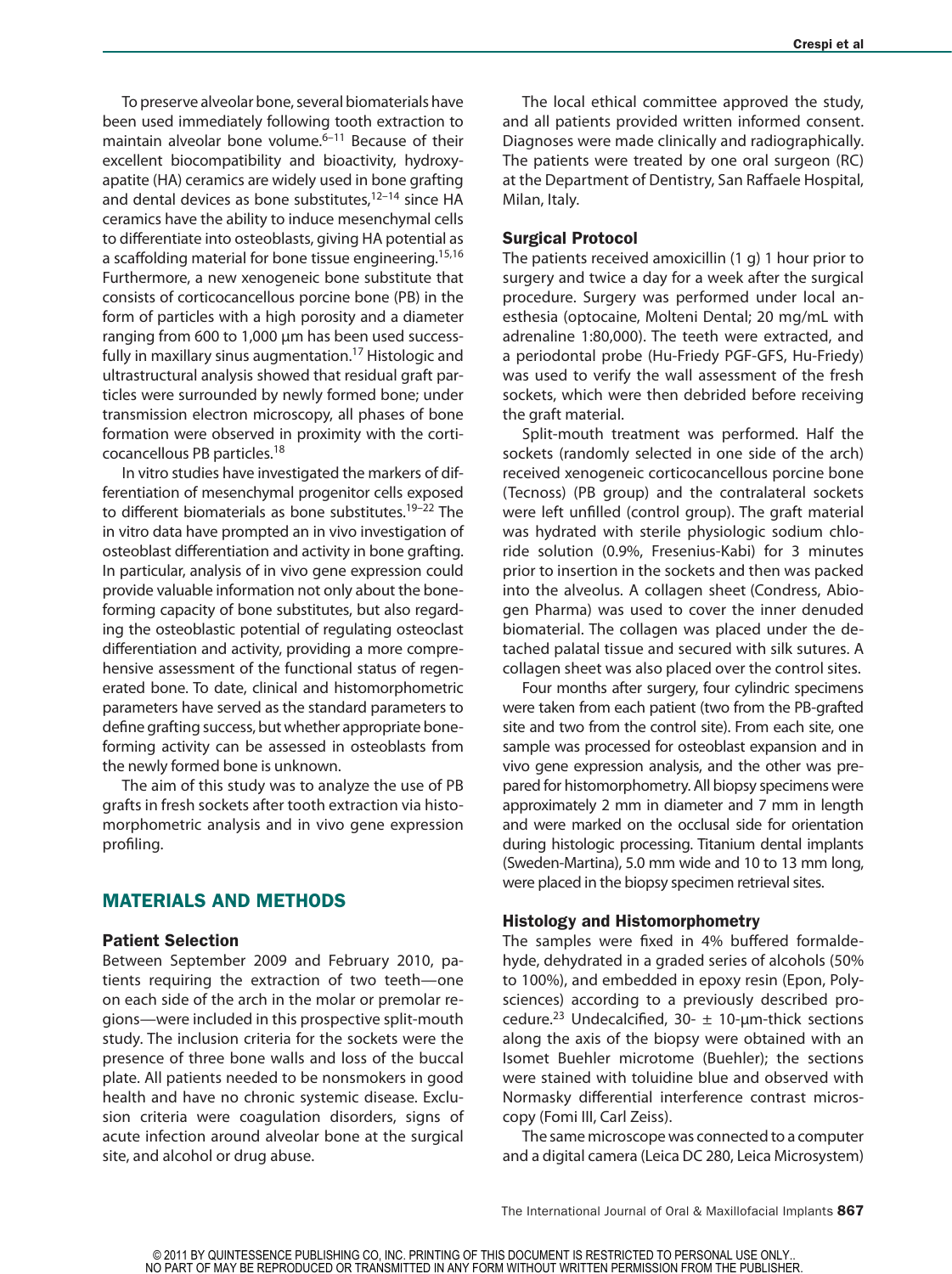for histomorphometric measurements. Measurements were performed with software (Microcontrol). The percentage of mineralized tissue was calculated in all sections of the same sample, and the measurements were performed at a magnification of  $\times$ 63. Values reported were percent vital bone (VB), percent connective tissue (CT), and percent graft material (GM). VB was calculated as the amount of mineralized and vascularized bone tissue as a percentage of the total tissue volume (TV). The values of CT and residual GM found in the sample were calculated as percentages of TV. The total amount of VB, CT, and GM corresponded to TV.

### Cultures of Primary Osteoblasts

Primary osteoblast cultures were obtained from human bone biopsies by smashing bone chips into smaller pieces in ceramic mortars under sterile conditions. Bone fragments were then digested in Dulbecco minimum essential medium (DMEM) Jocklik medium with 2 mg/mL collagenase IV at 37°C for 2 hours; resuspended in DMEM Iscove with 10% fetal bovine serum supplemented with penicillin and streptomycin (each 100 U/mL), gentamicin (100 U/ mL), and amphotericin (50 IU/mL); and incubated at 37°C in a 5% CO<sub>2</sub> atmosphere in tissue flasks. Fresh culture medium was replaced every 3 days.

## RNA Preparation and Reverse-Transcriptase Polymerase Chain Reaction

Total RNA was extracted from primary osteoblasts with reagent (TRIZOL, Invitrogen), according to manufacturer's instructions. Two micrograms of RNA were used for reverse transcription (SuperScript First-Strand Synthesis System, Invitrogen) according to the manufacturer's instructions, using oligo(dT) to prime first-strand synthesis in a total volume of 20 µL. The product of each reverse-transcriptase reaction was diluted 1:5 and 1 µL of reactant was used for real-time polymerase chain reactions with 500 nmol/L of each of the following pair of specific primers:

- Type I collagen (col I). FW: 5'-AAC CTG GTG CTA AAG GCG AAC C-3'; RW: 5'-CAG CAC CAG GGA AAC CAG TAG C-3'; annealing temperature  $(AT) = 61^{\circ}C$ .
- Runx2. FW: 5'-GAG GTA CCA GAT GGG ACT GTG G-3'; RW: 5'-GGA ATG CGC CCT AAA TCA CTG A-3'; AT = 61°C.
- Osteoprotegerin (OPG). FW: 5'-TGG CAC CAA AGT AAA CGC AGA GAG-3'; RW: 5'-GGT CAC TGG GTT TGC ATG CCT TTA-3';  $AT = 67^{\circ}C$ .
- Osteopontin (OPN). FW: 5'-TGG CCG AGG TGA TAG TGT GGT TTA-3'; RW: 5'-TGTG GAA TTC ACG GCT GAC TTT GG-3';  $AT = 67^{\circ}C$ .
- Alkaline phosphatase (ALP). FW: 5'-TTA ATG CCA CCG ACA TCC CAT CTG-3'; RW: 5'-ACC TCG ATG CTG ATT TCC TCT CCA-3';  $AT = 67^{\circ}C$ .

• Glyceraldehyde phosphate dehydrogenase (GAP-DH). FW: 5'-CGG AGT CAA CGG ATT TGG TCG-3'; RW:  $5'$ -TGG TGA TGG GAT TTC CAT TGA TG-3'; AT = 61 $^{\circ}$ C.

The final 10  $\mu$ L of reaction mix contained 1 $\times$  SYBR/ green I mix (QuantiTect SYBR Green PCR Kits, QIA-GEN), deoxynucleotide triphosphate mix [with deoxyuridine triphosphate instead of deoxythymidine triphosphate]), reaction buffer, and a Taq DNA polymerase (FastStart Taq DNA polymerase, Roche); SYBR green I dye; and magnesium chloride. Amplifications were run in a cycler apparatus (Light Cycler LC480, Roche) in triplicate, using a standard curve for each gene, with the following protocol:

- 1. Hot start (denaturation): 95°C for 5 minutes;
- 2. Amplification (three steps): denaturation at 95°C for 10 seconds; annealing at the indicated temperature for 5 seconds; and extension at 72°C for 20 seconds;
- 3. Melting curve: 95°C for 10 minutes; and
- 4. Cooling: to 30°C.

Mean cycle threshold (Ct) values for Runx2, OPG, OPN, ALP, and col I transcripts were calculated from all biopsy specimens. For each gene product, the mean crossing-point value (number of cycles at which a preset fluorescence threshold is reached in each sample) was calculated in triplicate (Ct). The exact mRNA concentration was calculated by crossing the Ct value on the standard curve generated from purified amplified cDNA. Average transcript levels of each gene were then normalized by GADPH (housekeeping).

# Statistical Analysis

A dedicated software program was used for all statistical analyses (SPSS 11.5.0, SPSS Inc). All values were calculated as means  $\pm$  standard deviations. For histomorphometry, the values of VB, CT, and GM for each group were represented by the mean percentage of all sections. The significance of differences between PB and control groups in relation to VB, CT, and GM values was determined by a two-tailed Student *t* test (*P* < .05). Statistical power calculations showed that the minimal sample size was 13, with an alpha value of 0.05% and 80% power. For gene expression analysis, transcript levels from osteoblasts derived from PB and control group biopsy specimens were compared. A two-tailed Student *t* test was again adopted, with a *P* value < .05 considered significant. Statistical power calculations showed that the minimal sample size was 13, with an alpha value of 0.05% and 80% power.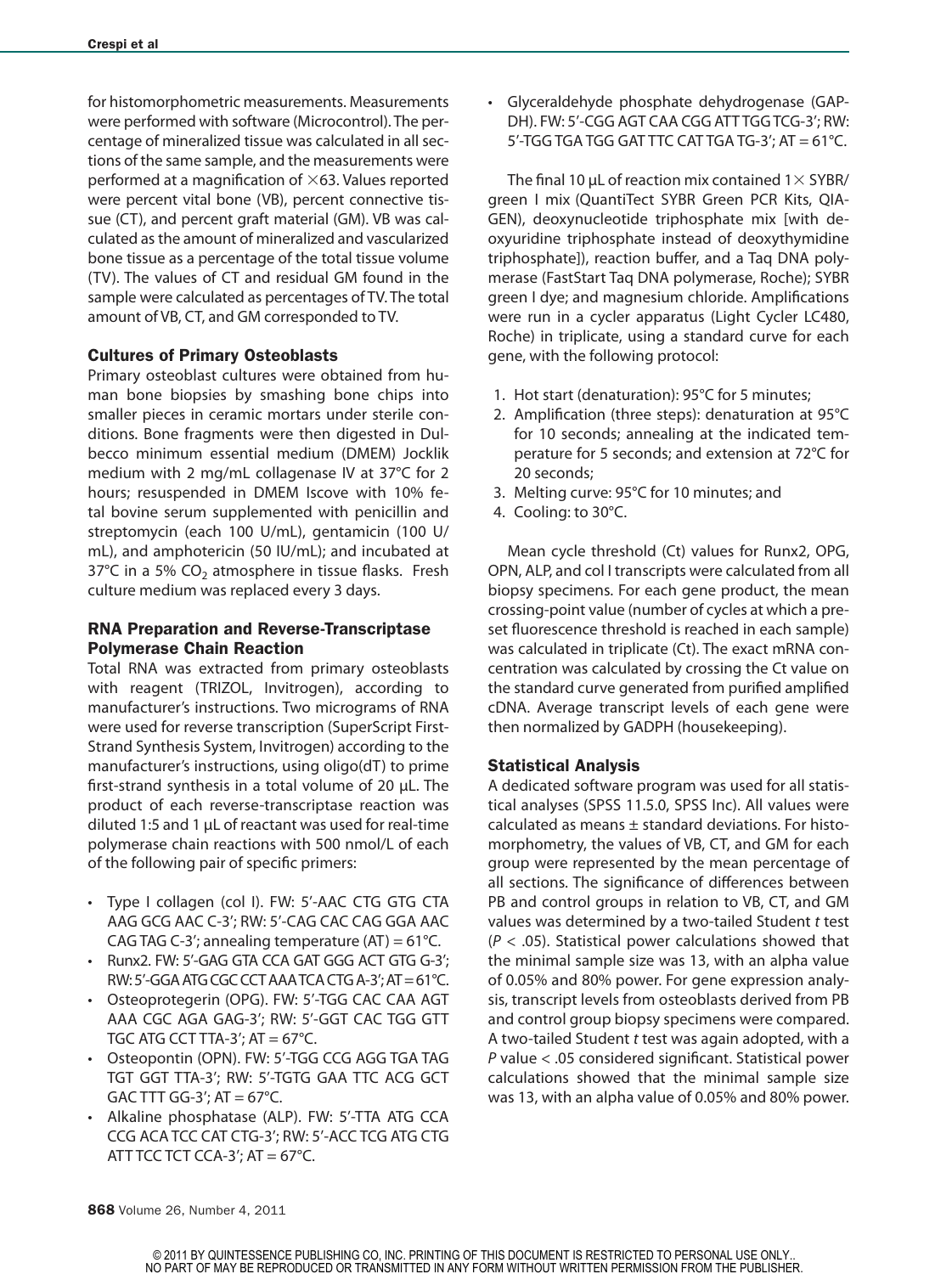|             | Table 1 No. and Positions of Extracted Teeth $(n = 30)$ |                       |                           |                          |                                                                                                          |              |  |
|-------------|---------------------------------------------------------|-----------------------|---------------------------|--------------------------|----------------------------------------------------------------------------------------------------------|--------------|--|
|             |                                                         |                       | <b>Right</b>              |                          | Left                                                                                                     |              |  |
| <b>Arch</b> | <b>Second</b><br>molar                                  | <b>First</b><br>molar | <b>Second</b><br>premolar | <b>First</b><br>premolar | <b>First</b><br><b>First</b><br><b>Second</b><br><b>Second</b><br>molar<br>premolar<br>molar<br>premolar | <b>Total</b> |  |
| Maxilla     |                                                         |                       |                           |                          |                                                                                                          | 15           |  |
| Mandible    |                                                         |                       |                           |                          |                                                                                                          | 15           |  |



Fig 1a Histologic section from a control site. Trabecular deposition of vital lamellar bone is apparent. Large medullary spaces are present and inflammatory cells are absent (toluidine blue; original magnification  $\times$ 10).



Fig 1b Histologic section from a control site. Lines of osteoblasts are present, with interposed incremental and reversal lines (toluidine blue; original magnification  $\times$ 63).

# RESULTS

Fifteen patients (nine women and six men) with a mean age of 53.7 years (range, 32 to 70 years) were included in this prospective split-mouth study. Thirty teeth were extracted (Table 1). All patients completed the healing period following extraction and grafting procedures without complications and without clinical symptoms of infection.

#### Qualitative Histologic Analysis

In total, 60 biopsy specimens were obtained (30 from the PB group and 30 from the control group). Control sites showed more shrinkage in the buccolingual dimension and the histologic sections showed less newly formed bone than did the grafted sites (Fig 1). Histologic examination revealed an absence of inflammatory cells, along with bone formation in all grafted sites and the presence of biomaterial particles and connective tissue.

In the PB group the histologic analysis showed that some demineralized bone particles were present; the grafted bone material was easily distinguished from the natural bone by staining (Fig 2). New bone and osteoid were observed surrounding the remaining graft particles, which were incompletely resorbed but well integrated and in complete continuity with the new bone tissue formation. In the medullary space, density of the vascular and connective tissue was present, and no evidence of inflammatory infiltrate or necrosis or foreign-body reaction was observed in any of the specimens.

#### Histomorphometric Findings

Data from histomorphometric analysis were reported in Table 2. The PB group showed statistically significantly ( $P < .05$ ) higher mean VB values than the control group. The PB group showed statistically significantly (*P* < .05) lower mean CT values than the control group. Residual GM composed a mean of 34.4%  $\pm$ 5.1% of the PB-grafted sites.

#### Osteoblast Gene Expression Findings

Osteoblasts derived from PB grafts and control group sites grew comparably and maintained an osteoblastlike morphology. The mRNA expression of the different genes examined (Runx2, OPG, OPN, col I, and ALP) relative to controls, as well as the comparisons between the grafted and control groups, are documented in Fig 3. The PB group showed an increase in OPN, ALP, and col I gene expression that was statistically significantly different (*P* < .05) versus the control group.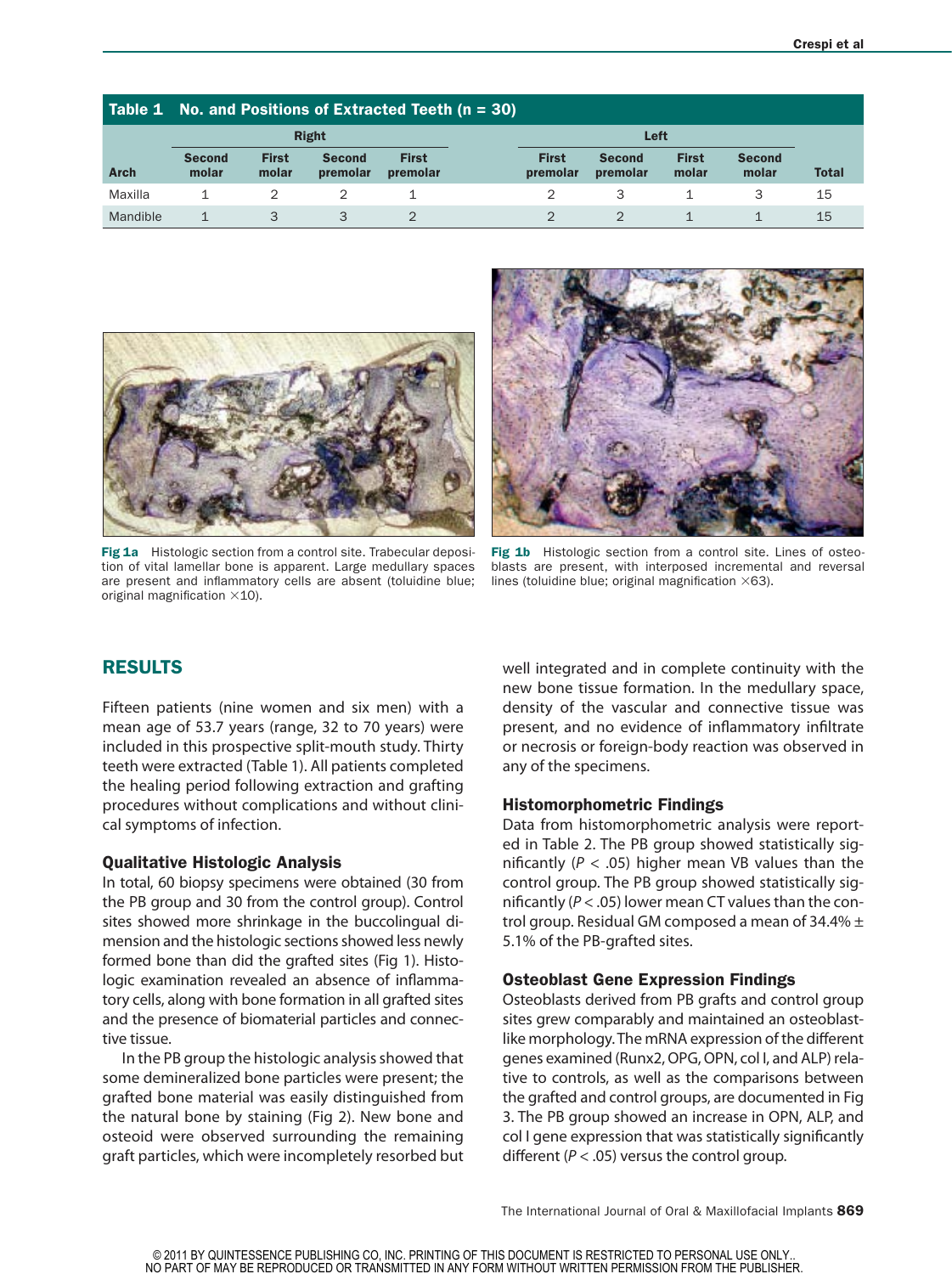

Fig 2a Histologic section from an experimental site. Trabeculae of vital bone (VB) surround the graft material particles (GM). Some connective tissue (CT) is present (differential interference contrast microscopy; original magnification ×10).

Fig 2b Bundles of vital bone (VB) surround the graft material particles (GM) (differential interference contrast microscopy; original magnification ×160).

Fig 2c Osteoblasts (0) can be seen in the secreting phase in contact with PB particles (GM) (differential interference contrast microscopy; original magnification ×400).







Table 2 Histomorphometric Data (Mean Values ± Standard Deviations) of 30 Sockets Treated in the Study

| Group    | No. of<br>sockets | <b>VB</b> (%)  | CT $(\%)$      | <b>RGM (%)</b> |
|----------|-------------------|----------------|----------------|----------------|
| PB graft | 15                | $39.6 \pm 9.4$ | $26.0 \pm 9.9$ | $34.4 \pm 5.1$ |
| Control  | 15                | $29.5 \pm 5.0$ | $57.7 \pm 6.9$ | $\Omega$       |

Fig 3 *(Right)* Real-time gene expression profiles. Mean ± SD of mRNA expression of the different genes examined.

### **DISCUSSION**

Graft materials may minimize bone resorption and simultaneously improve the healing process by acting as a scaffold for lamellar bone formation, reducing the time required for healing. Many biomaterials have been used for this purpose, and each has different features and biologic behavior.21,24,25

The histologic findings from the present study showed that corticocancellous PB could be used successfully for ridge preservation. The absence of inflammatory signs around the graft particles, the close contact between graft particles, and the newly formed lamellar bone present in the specimens suggested that this biomaterial may be safe and biocompatible.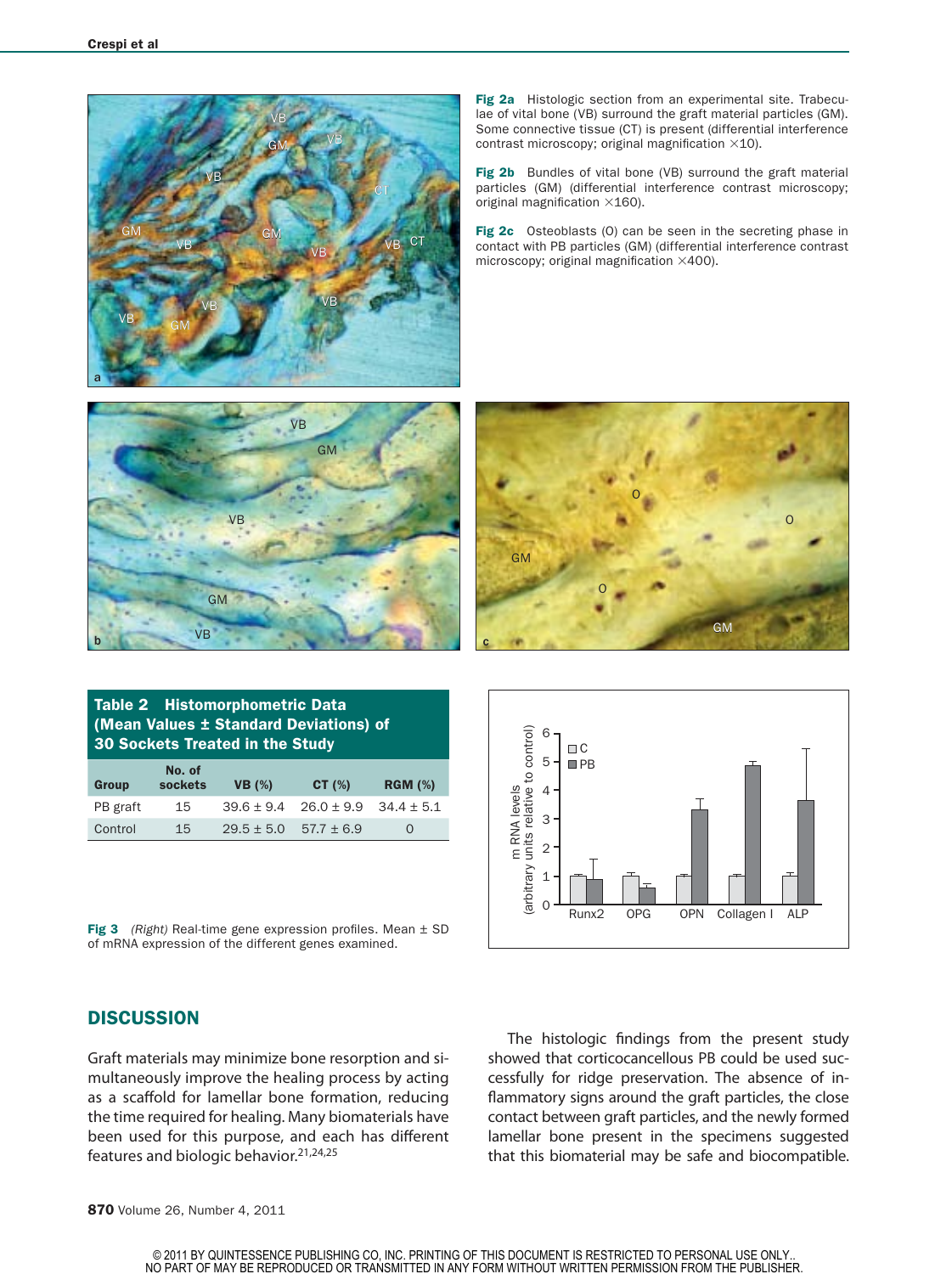The efficacy of PB as a bone graft material may be the result of a combination of factors, the foremost of which is its osteoconductive capacity, a property resulting from its chemical and structural features.<sup>26</sup> In particular, the histomorphometric analysis revealed significantly higher percentages of VB in the PB group (39.6%  $\pm$  9.4%) compared to the control group  $(29.5\% \pm 5.0\%)$ . The inclusion of graft particles in bone tissue provided a thick tissue network in which the graft particles were completely surrounded by vital bone. This might indicate that the biomaterials were osteoconductive and acted as a natural scaffold for new bone formation, preventing alveolar resorption. These data were in agreement with those of a previous study<sup>26</sup> in which PB was used in combination with collagen membrane for ridge preservation after tooth extraction. Histologic analysis showed a significantly higher percentage of trabecular bone and total mineralized tissue in ridge preservation sites  $(35.5\% \pm 10.4\%)$ 7 months after tooth removal compared to an unfilled control socket  $(25.7\% \pm 9.5\%).$ 

The percentage of VB obtained in the present study could be explained by the greater bone-forming activity of osteoblasts around grafted PB and may possibly be associated with a lower osteoclastogenic capacity. To examine this possibility, the gene expression profiles of primary osteoblasts expanded from the grafted site were determined. Indeed, a recent study of osteoblast gene expression profiles from magnesiumenriched HA grafts revealed higher expression of certain specific markers of osteoblast differentiation and bone formation. This was associated with a lower osteoclastogenic potential; the graft material attracted circulating biocomponents (bone sialoprotein and OPN) at sites of tissue repair, thus promoting bone regeneration.<sup>27</sup>

In the present study, the expression of a number of genes involved in osteoblast differentiation, bone matrix formation (OPN, OC, col I, and Runx2), and osteoclast differentiation (OPG) was examined. Bone samples from the PB-grafted sites showed an increase in ALP, col I, and OPN expression, ie, they demonstrated a better potential in mRNA encoding for col I, the main component of the mineralized matrix; better metabolic activity (ALP enzymatic activity) to produce mineralized matrix28; and a less-differentiated osteoblast phenotype (as shown by the increased OPN expression). OPN is an arginine-glycine-aspartate–containing adhesive glycoprotein<sup>28</sup> that can bind to various extracellular molecules, including col I, fibronectin, and osteocalcin, likely conferring increased biomechanical competence to extracellular matrices.28 OPG is an osteoblast-secreted factor that acts as a decoy receptor for receptor activator of nuclear factor kappa B ligand (RANKL) and prevents its interaction with its receptor (RANK), thereby decreasing osteoclastogenesis and bone resoption.<sup>29</sup> Runx2 is a crucial integrator of the cell-signaling pathways required for osteoblast differentiation.<sup>30</sup> In the present study, no statistically significant differences were found in OPG and Runx2 levels between the PB and control groups.

Therefore, because the development of the osteoblast phenotype requires transcriptional mechanisms that regulate induction of a concerted and orderly program of gene expression, in the present study PB seems to be associated with a differentiated osteoblast phenotype, promoting mineralized matrix production and maturation as well as cell-matrix interaction. Together, the data are compatible with greater bone-forming activity for the PB group and may explain why similar higher levels of VB were generated in the biomaterial grafts than in control sites. Moreover, the present study strongly suggests that osteoblasts from the PB group produced osteoid matrix around the biomaterial, emphasizing the remarkable role of residual graft material in bone production.

# **CONCLUSION**

Within the limits of this study, histologic examination and biomolecular evaluation confirmed good biocompatibility and high osteoconductivity of xenogeneic porcine bone in grafting fresh extraction sockets. However, further studies are needed to better understand the long-term clinical and biologic outcomes of this biomaterial.

# ACKNOWLEDGMENTS

The authors are grateful to Dr Simone Cenci and his coworkers for suggestions and criticism.

# REFERENCES

- 1. Araujo MG, Lindhe J. Dimensional ridge alteration following tooth extraction. An experimental study in the dog. J Clin Periodontol 2005;32:212–218.
- 2. Cardaropoli G, Araujo m, Lindhe J. Dynamics of bone tissue formation in tooth extraction sites. An experimental study in dogs. J Clin Periodontol 2003;30:809–818.
- 3. Zubillaga G, Von Hagen S, Simon BI, Deasy MJ. Changes in alveolar bone height and width following post-extraction ridge augmentation using a fixed bioabsorbable membrane and demineralized freeze-dried bone osteoinductive graft. J Periodontol 2003;74:965–975.
- 4. Amler MH. The time sequence of tissue regeneration in human extraction wounds. Oral Surg Oral Med Oral Pathol 1969;27: 309–318.

The International Journal of Oral & Maxillofacial Implants 871